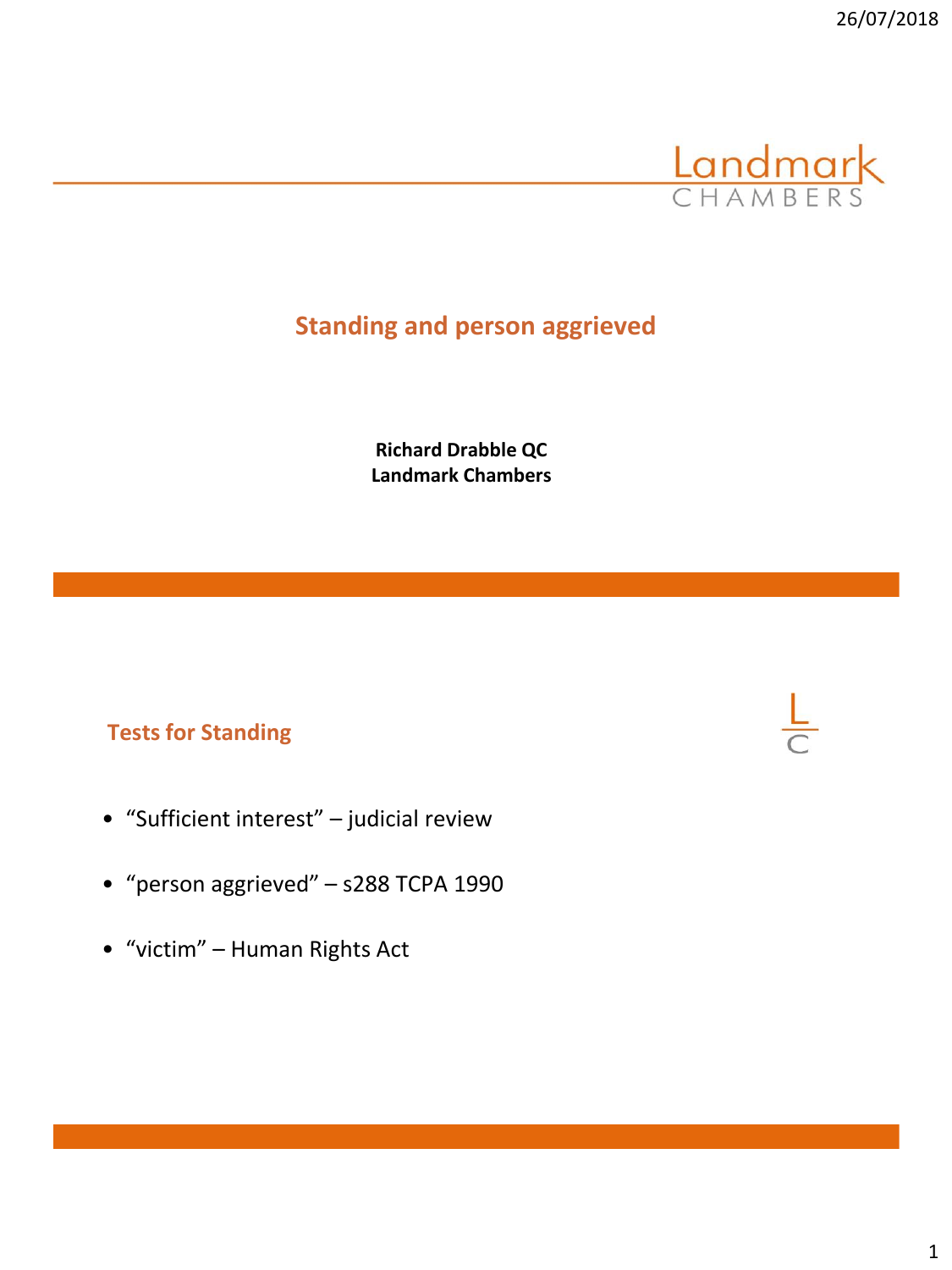#### **The Classic Formulation**



#### **R v Monopolies and Mergers Commission, ex parte Argyll Group Ltd 1986 1 WLR 763**

"The first stage test which is applied on the application for leave, will lead to a refusal if the applicant has no interest whatsoever and is, in truth, no more than a meddlesome busybody. If, however, the application appears to be otherwise arguable and there is no other discretionary bar, such as dilatoriness on the part of the applicant, the applicant may expect to get leave to apply, leaving the test of interest or standing to be reapplied as a matter of discretion on the hearing of the substantive application. At this second stage, the strength of the applicant's interest is one of the factors to be weighed in the balance."

Sedley J's view in *ex parte Dixon* was that this test contained the following elements:

- (a) The threshold at the point of the application for leave is set only at the height necessary to prevent abuse.
- (b) To have "no interest whatsoever" is not the same as having no pecuniary or special personal interest. It is to interfere in something with which one has no legitimate concern at all; to be, in other words, a busybody.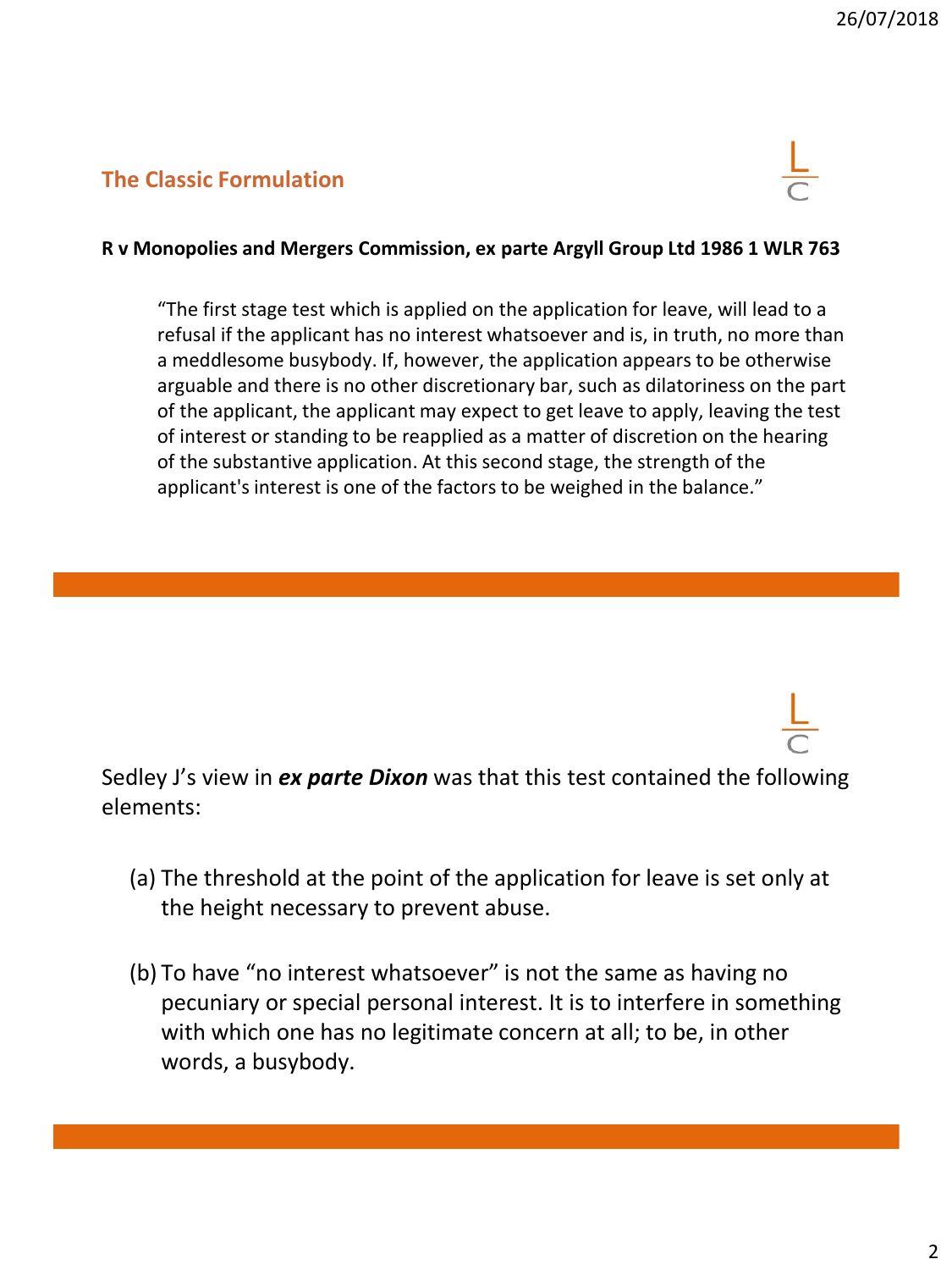(c) Beyond this point, the question of standing has no materiality at the leave stage.

(d) At the substantive hearing "the strength of the applicant's interest is *one* of the factors to be weighed in the balance" : that is to say that there may well be other factors which properly affect the evaluation of whether the application in the end has a "sufficient interest" to maintain the challenge and - what may be a distinct question - to secure relief in one form rather than another.

## **Constitutional Importance**

### **Lord Diplock in** *R v IRC ex parte National Federation for the Self Employed* **1982 AC 617**

It would, in my view, be a grave lacuna in our system of public law if a pressure group, like the federation, or even a single public-spirited taxpayer, were prevented by outdated technical rules of locus standi from bringing the matter to the attention of the court to vindicate the rule of law and get the unlawful conduct stopped.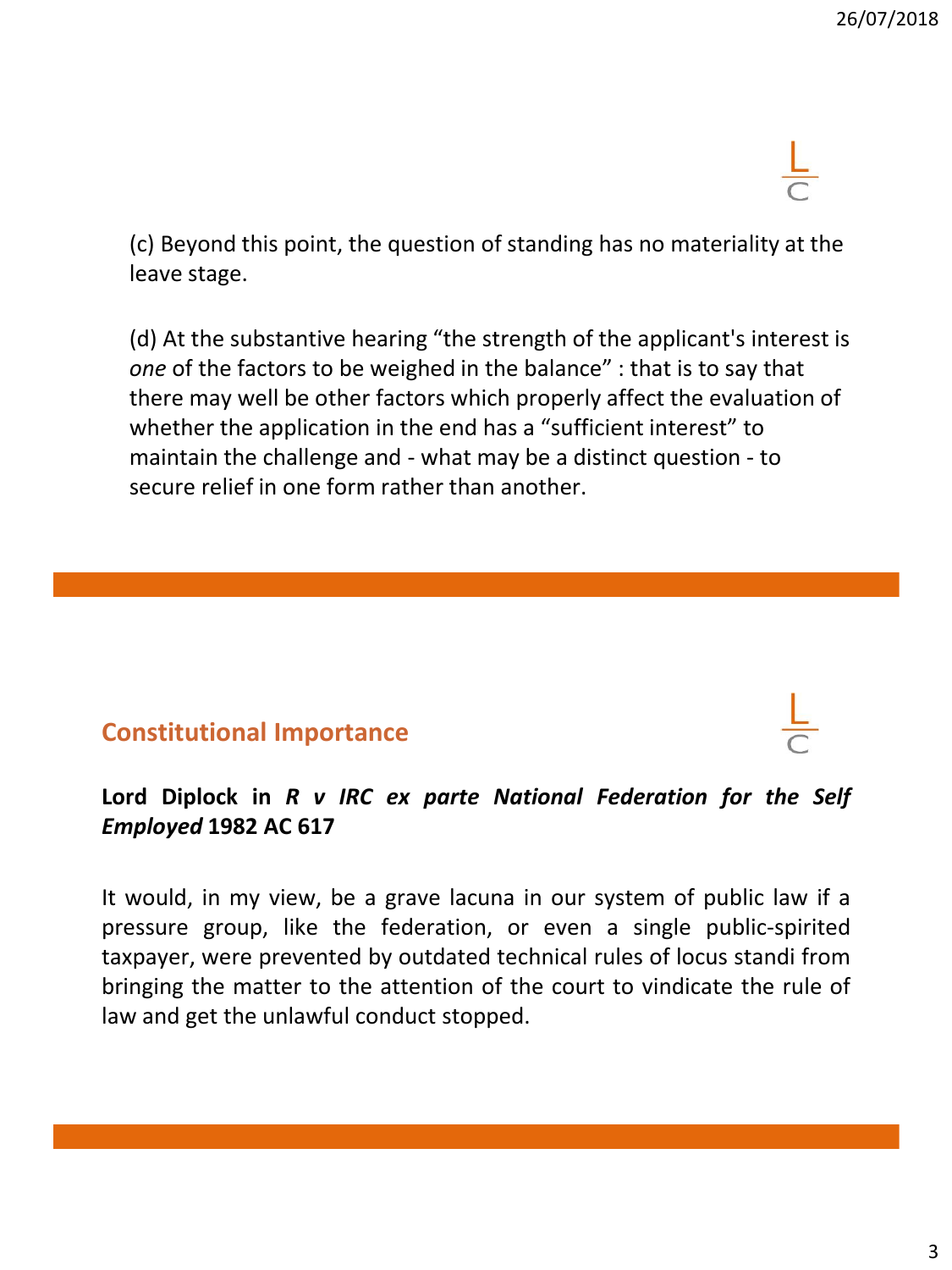

The Attorney-General, although he occasionally applies for prerogative orders against public authorities that do not form part of central government, in practice never does so against government departments. It is not, in my view, a sufficient answer to say that judicial review of the actions of officers or departments of central government is unnecessary because they are accountable to Parliament for the way in which they carry out their functions. They are accountable to Parliament for what they do so far as regards efficiency and policy, and of that Parliament is the only judge; they are responsible to a court of justice for the lawfulness of what they do, and of that the court is the only judge.

## **Discretion and Standing**

In *R (oao Kides) v South Cambridgeshire DC* **2003 1 P & CR 19** the Court of Appeal took a wide approach as to whether the claimant could seek to quash a permission allegedly flawed by an error on a specific matter (affordable housing) in which she had no interest.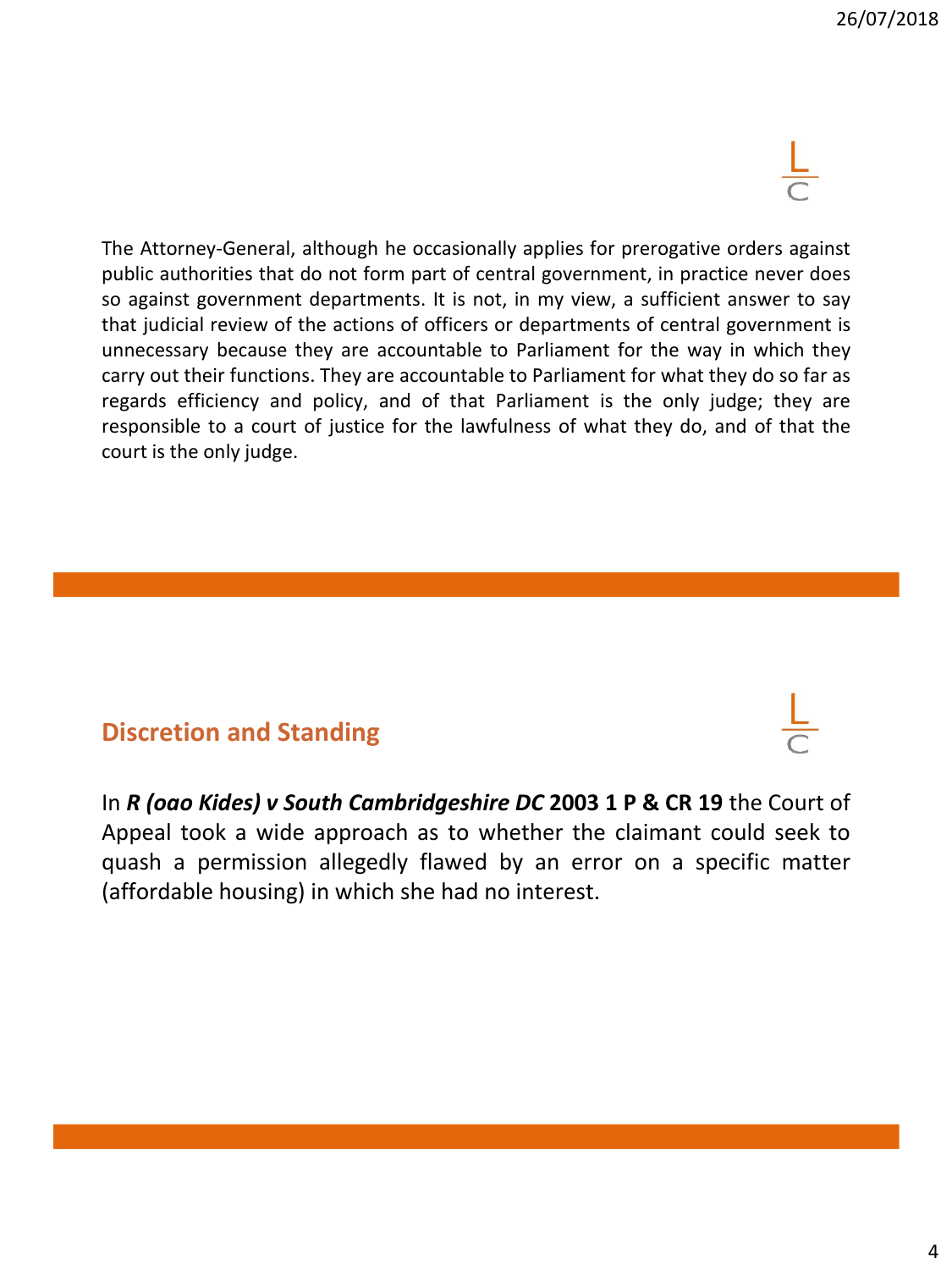# **Person Aggrieved**



Leading case, particularly relevant in environmental cases, is *Walton v Scottish Ministers* **2012 UKSC 44.**

Lord Hope, in paragraphs 152 and 153, explained the need for an approach which reflected the characteristics of environmental law;

"The osprey has no means of taking that step on its own behalf, any more than any other wild creature. If its interests are to be protected someone has to be allowed to speak up on its behalf."

"Individuals who wish to do this on environmental grounds will have to demonstrate that they have a genuine interest in the aspects of the environment that they seek to protect, and that they have sufficient knowledge of the subject to qualify them to act in the public interest in what is, in essence, a representative capacity."